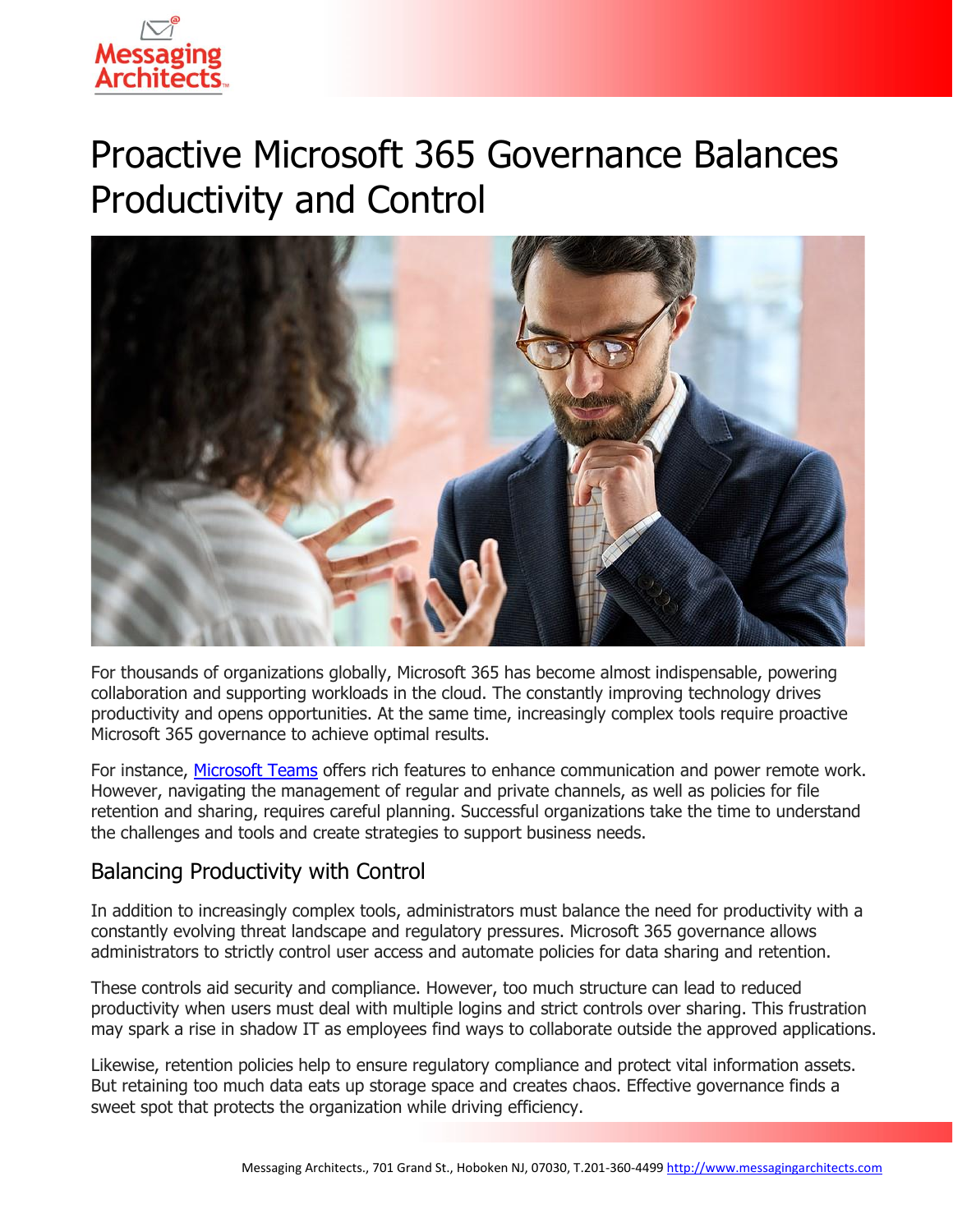



## Planning Leads to Success

That sweet spot of good governance looks different for each organization. Ideally, Microsoft 365 assists companies with solving business problems and meeting organizational objectives. To that end, administrators need to take a proactive approach to designing and implementing an information governance strategy.

First and foremost, this will involve clarifying business needs and goals and then building a governance plan around those goals. Additionally, organizations need to understand applicable regulations and gain an understanding of existing security and compliance risks.

### Build Information Governance on a Foundation of Policies

A key tool for governing information to reach business goals and achieve compliance involves policies. In the case of data retention, for instance, Microsoft 365 [Records Management](https://messagingarchitects.com/microsoft-365-records-management/) allows organizations to define data retention at both the folder level and the file level.

For example, administrators can create a retention policy to apply to all items in a SharePoint site or all messages on a channel. On a more granular level, they can apply retention labels to specific items, such as single documents or emails. Likewise, [email policies](https://messagingarchitects.com/email-destruction-policies/) discourage data pack rats and streamline eDiscovery.

Policies also provide protections for sensitive data. For instance, the organization can create policies to ensure that users do not accidentally share financial data or personally identifiable information.